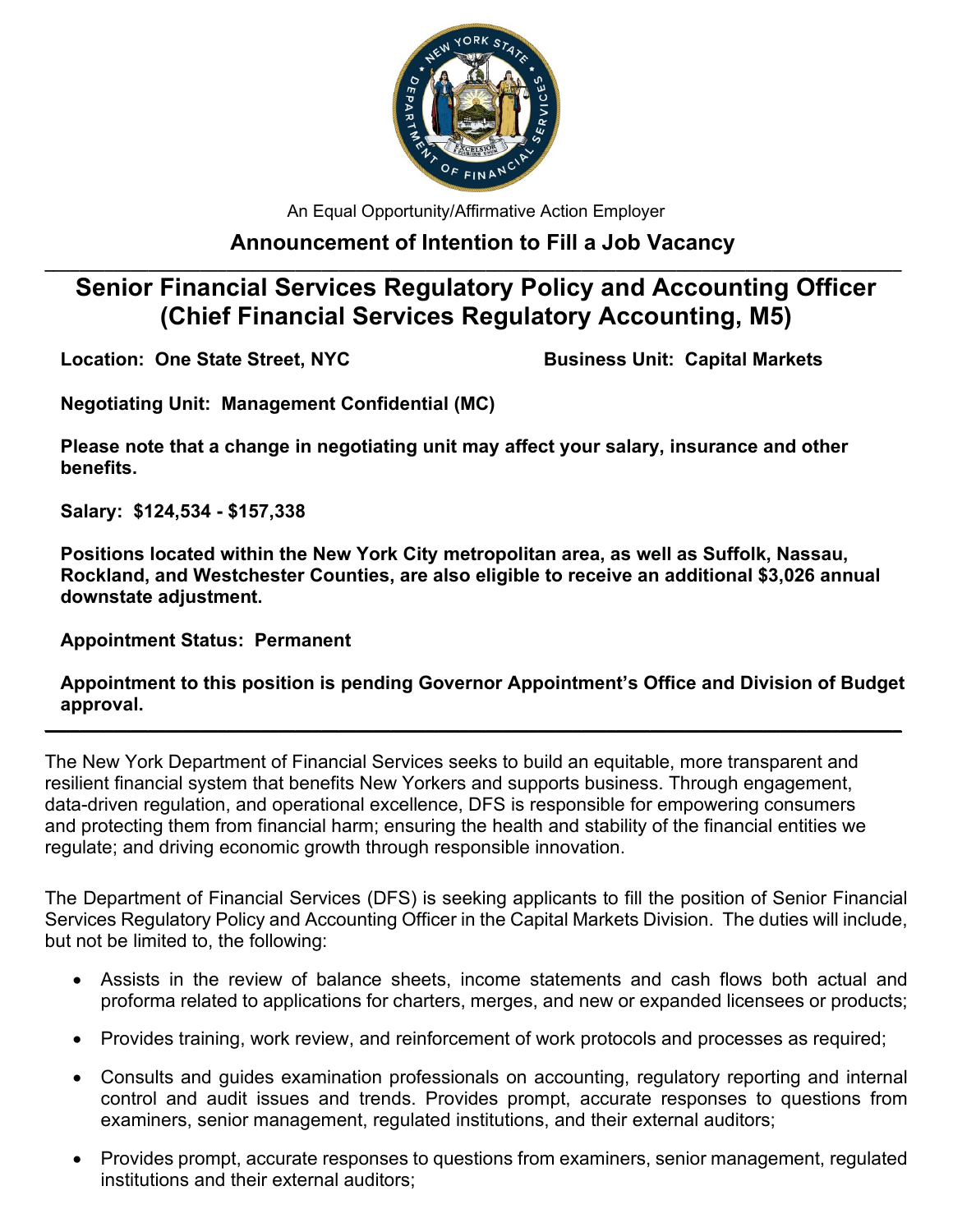- Compiles and creates information and training materials and conducts seminars for examination staff on accounting, reporting and internal audit and control issues related to sophisticated and innovative industry transactions in the current economic and regulatory environment;
- Identifies training classes suitable for the position to stay abreast of current and expected changes affecting financial services or financial products;
- Collaborates with the Director of Economic Research and other regulatory experts on policy formulation and establishment of procedures;
- Discusses technical issues with federal counterparts and regulated institutions;
- Represents Department as speaker at outside conferences and seminars;
- Attends American Institute of Certified Public Accountants (AICPA) Conferences and Financial Accountant Standards Board (FASB) meetings and highlights key developments for senior management;
- Researches and analyzes technical accounting and regulatory reporting issues and trends;
- Analyzes the impact and consults on current events and trends;
- As the Department's key contact and primary author of regulatory accounting opinion letters and guidance letters, consults with Department professionals and regulatory counterparts on accounting, internal control and audit issues; and
- Completes special projects assigned by the Superintendent and members of the executive team related to accounting, regulatory reporting, audit and internal control issues and industry trends, new products and innovative technologies, such as virtual currencies and exchange traded funds.

## **Appointment Method**

Candidates must meet the minimum qualifications listed below in order to be eligible for appointment.

**Non-Competitive**: A Bachelor's degree and **must be a certified public accountant**, with at least seven years of professional accounting experience in bank or regulatory accounting or bank auditing. Candidate must have spent at least two years in a managerial position, supervising professional personnel in accounting or audit at a bank or similar financial institution or at an external auditing firm or an agency regulating financial institutions.

Substitution: A master's degree in accounting or finance may be substituted for one year of the required experience.

**To Apply:** Interested qualified candidates must submit a resume and letter of interest **no later than June 28, 2022** to the email address listed below. Please include the Box # **(Box SFSRPAO-CFSRA-02702)** in the subject line of your email to ensure receipt of your application. **Email submissions are preferred.**

> Christine McCann **Box SFSRPAO-CFSRA-02702**  New York State Department of Financial Services Office of Human Resources Management One Commerce Plaza, Suite 301 Albany, NY 12257 **Email: NCE.Notifications@dfs.ny.gov** Fax: (518) 402-5071